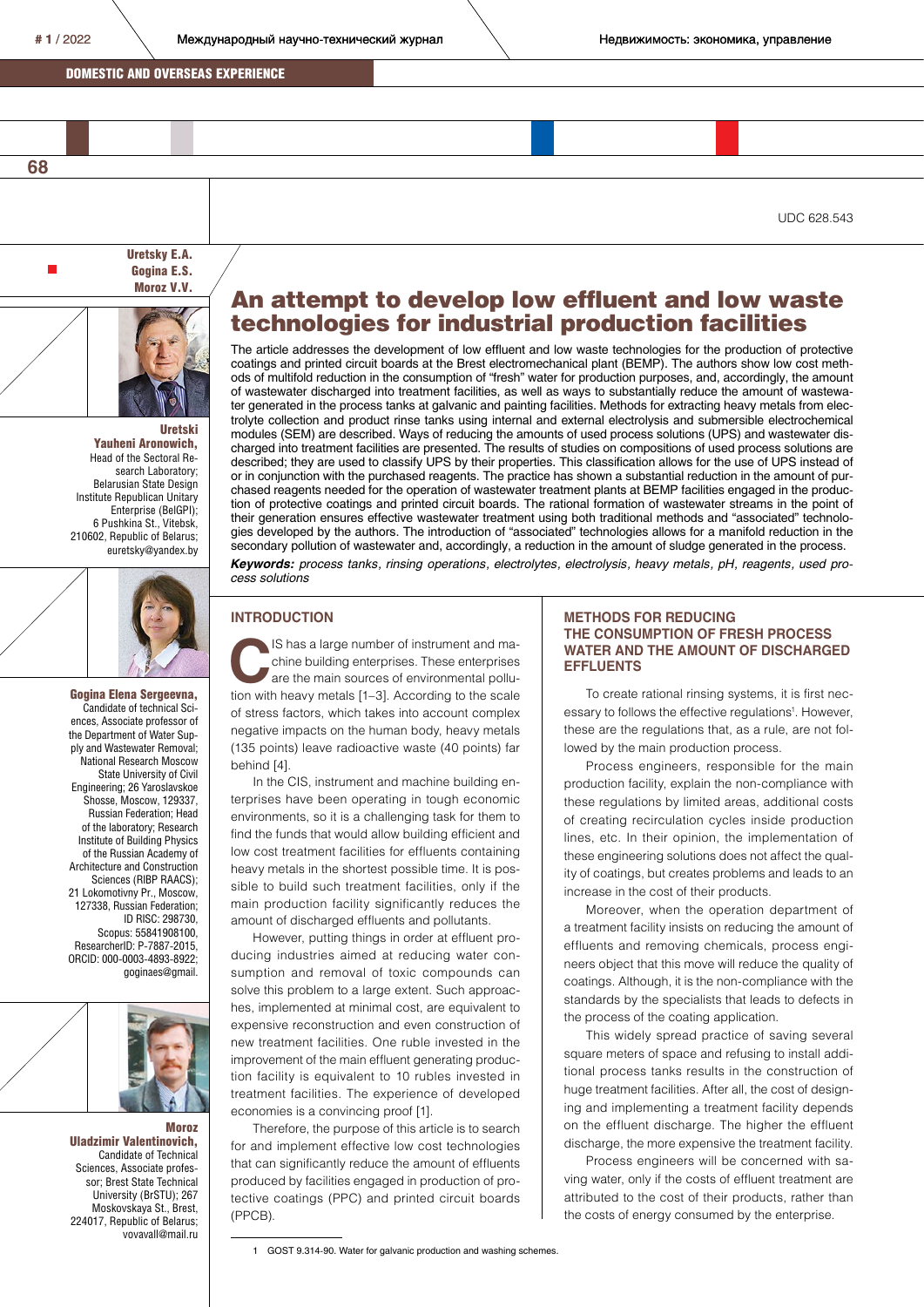



Fig. 1. Cascade flushing used to reduce the need for water per m<sup>2</sup> of coating

To minimize the effluent treatment cost, it is necessary to:

- conduct a detailed survey of the areas where the runoff producing equipment is located. The process streamlining and equipment improvement can significantly reduce process water at little cost;
- introduce rational methods of rinsing workpieces, which allow to significantly reduce both the amount of water consumed and its pollution with toxic substances [1, 2, 5].
- ensure the rational production of effluent flows at the points of their generation that allows using waste process solutions as reagents for the effluent treatment, as well as neutralization of these flows by low-cost "related" technologies [1–3].
- while improving the quality of rinsing operations, substantially reduce the removal of toxic and, at the same time, expensive chemicals<sup>1</sup> [4, 5] to study the composition of waste process solutions that are not regeneratable by the main production facility due to their properties to use them instead of or together with purchased reagents for effluent treatment. This will greatly reduce the need for commercial reagents and, accordingly, reduce the secondary pollution of effluents with

these reagents, as well as reduce the amount of sludge to be generated [1–3].

And here rational rinsing methods become of paramount importance for the reduction of the intake of fresh water for process needs and, accordingly, the discharge of polluted effluents [13, 16].

A flushing system is considered rational, if it ensures the required flushing quality at lowest capital and operating costs, under safe working conditions and without environmental damage.

The more flushing tanks (stages) are used, the smaller the consumption of water and the discharge of toxic ingredients into effluents<sup> $1, 2$ </sup> (Fig. 1, 2) [1, 3, 5]. The use of multi-staged flushing technologies makes it possible to significantly reduce water consumption without compromising the quality of coatings.

In case of single-stage flushing of products, approximately 1,000  $\rm Nm^2$  are consumed to flush 1 $\rm m^2$  of coating, and in case of twostage flushing, 25-30 l/m<sup>2</sup> are consumed, while three-stage flushing consumes mere 8-10 l/m<sup>2</sup>. This is confirmed by the formulas used to calculate the flow rates applied to flushing technologies<sup>2</sup>. When four-stage flushing replaces three-stage flushing, water consumption goes down by 30–50 %. So, an increase in the number of

2 Gosstroy of the USSR, SANTEHNIIPROEKT SDI. Recommendations for the design of water supply and sewerage of plating shops. БЗ-79. Moscow, 1992. (rus.).



*Fig. 2. Reduction in the capacity of tanks at treatment facilities* 





*Fig. 4. The amount of electrolytes flushed away by the water M* 

 $\blacktriangleright$ 

*Fig. 3. Ways to reduce the amount of chemicals together with electroplating effluents*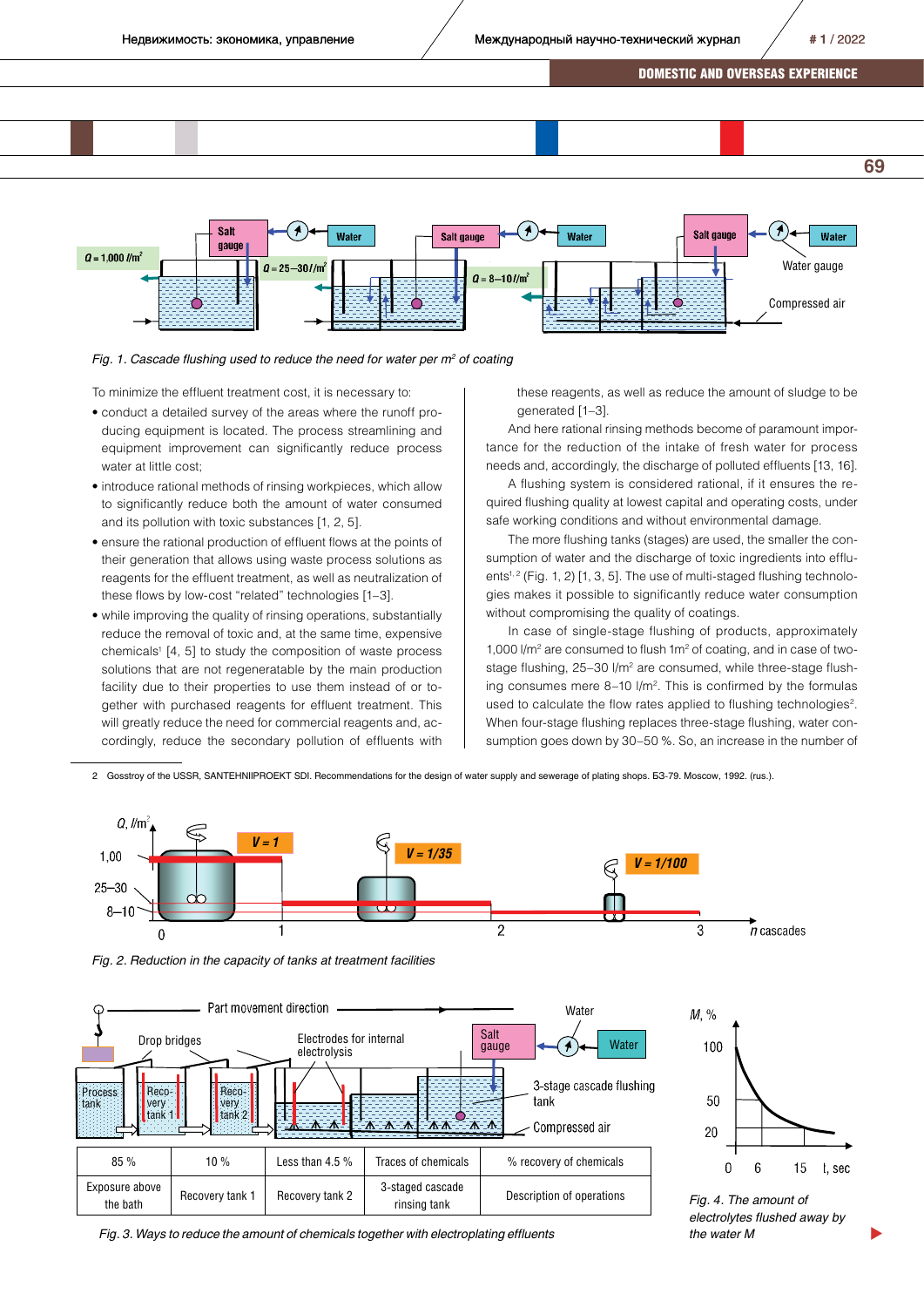# **70**

 $\blacktriangleright$ flushing stages does not result in a significant reduction in water consumption [1–3, 10, 11, 14–17].

However, Vinogradov S.S. claims that an increase in the number of tanks periodically operating in a non-flowing flushing mode, can lead to a significant reduction in the amount of water needed for flushing and increase the duration of the non-flowing period (i.e. the number of treated surfaces,  $m^2$ ) and, if we consider 8 periodically non-flowing flushing tanks, the duration of the non-flowing period reaches several years for most known cycles and the amount of contaminated flushing water is only a few cubic meters [10, 11, 17].

Hence, a small amount of water located in the tanks periodically operating in a non-flowing flushing mode is used for several years [18, 19].

In addition to the selection of appropriate flushing tanks, a number of measures can be proposed to save water; their implementation does not require any large supplementary costs, but they can significantly streamline the operation of flushing systems. Such measures include the proper organization of cascade flushings, process tanks, the installation of local water supply systems, the use of cooling water, and the intensification of flushing, which will be discussed further in the article [1, 2, 5]. Moreover, it is impossible to reduce water consumption with improperly organized multistage flushing, if it is technologically incorrect (Fig. 4). This can be easily corrected, as shown in Fig. 5, 6*.*

Additionally, to ensure stable conditions for the flushing of components in case of low water consumption, it is necessary to:

• organize the control and regulation of water consumption for the production of galvanic coatings separately from other production processes<sup>2</sup>;



*stage countercurrent flushings:*

- *1 water supply without a bottom water distributor;*
- *2 absence of bubbling and semi-submersible boards;*
- *3 incorrect organization of cascade flushings;*
- *4 skewed spillway; 5 lack of salt gauges*



*Fig. 6. Rational tank for two-stage countercurrent flushing*

- install water flow limiters for water supplied to individual tanks. Taps with removed control handles, etc. can be used as water flow limiters. A control valve (with the flywheel removed) and a shut-off valve are installed at the supply pipeline to ensure stable water supply. To ensure the continuous water flow, it is necessary to have pressure regulators installed;
- install semi-submersible partitions in all flushing tanks to distribute water throughout the entire volume of the bath. Rubber tourniquets or hinged clamps are needed to fix the partitions, Fig. 5 [1, 2]. The installation of distributive water supply systems in flushing tanks is more expensive and time-consuming;
- hydraulically align the existing overflow edges of water gutters or install new ones if they are missing.
- ensure the supply of compressed air or devices for the vibration of jigs in all flushing tanks.

### **METHODS TO REDUCE THE REMOVAL OF THE SOLUTION FROM THE MAIN ELECTROPLATING TANKS**

To calculate the specific discharge of water needed for flushing, one should take the optimal value of the specific removal of the solution  $q_{so}$  with account taken of the solution removal by products and fixtures, as well as the standard time needed for the solution to drain from the products. The specific removal of the electrolyte solution decreases as the time needed for the solution to drain from the products increases (Fig. 4), if special devices for solution blowing or shaking off products are used.

The duration of the running-off process can be increased using the following methods:

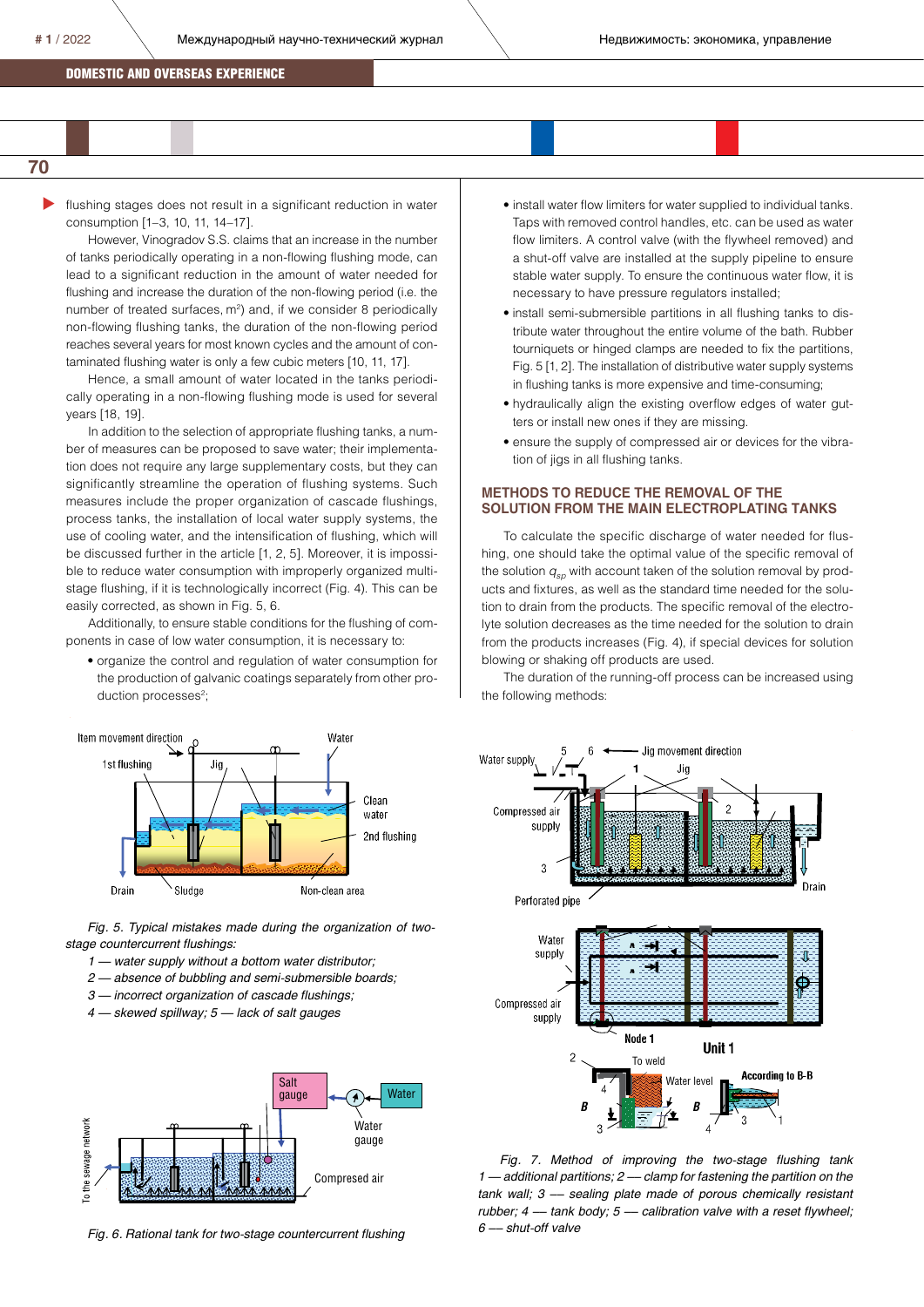- installation of rods above the stationary baths to hold jigs raised from process tanks above the solution level;
- slow removal of the jig from the process tank and its quick transfer to the next tank;
- choosing the optimal design of jigs, barrels and devices to ensure the flow of solution drops back into the process tank;
- keeping items above the tank surface for an optimal period of time (if automatic lines are used, it must be set by the operator), as well as the use of blowing, shaking off, etc. Only an increase in the time of delivery of items to the next tank from 4 to 16 seconds reduces the removal of the solution and the consumption of flushing water by 3 times (Fig. 6);
- it is possible to achieve a significant reduction in the amount of electrolyte "carried away" by the flushed items, if electrolytes contain surfactants, which reduce the value of the surface tension of solutions. For example, chloramine has a similar effect. By adding it in a chromium plating tank, we can reduce the surface tension of the electrolyte from 740 to 310 μ*n*/cm. As a result, the amount of chromium containing compounds that get into the flushing water is reduced by 40–45 % [7].

The specific removal of the solution is reduced, if special processing of jigs is used, followed by blowing or shaking jigs over process tanks.

In addition to the actions described above, other measures can be applied to reduce the removal of the solution, which, as a rule, do not involve significant costs. Such measures include:

- installation of gutters (drop catchers) made of anti-corrosion material and installed between the process and flushing tanks inclined towards the process tank followed by flushing;
- ensure the appropriate hanging of items that ensures minimum solution removal. If possible, flat products should be hung vertically, and the smallest side should be located along the vertical axis (Fig. 7).

Products having intricate shape should be hung in the way ensuring high quality draining. For this purpose, if possible, additional holes should be made in cup-shaped hollows.

- alignment of water drops;
- recovery tanks and the final cascade flushing tanks must have salt gauges, internal and external electrolysis devices to reduce the amount of heavy metals discharged to the treatment facilities [1, 7, 8]. The introduction of such low-cost solutions will ensure a decrease in the concentration of heavy metals in effluents discharged to treatment facilities, and they will be almost unavailable in the sludge of treatment facilities.

# **METHODS OF EXTRACTION OF HEAVY METALS FROM ELECTROLYTE DRAG-OUT TANKS**

Electrolysis and other methods of regeneration and reclamation of used waste solutions are not considered in the article. They are considered within the framework of the basic manufacturing technology. However, let's consider methods of deposition of metals in solution recovery tanks. These methods need attention, because cations of heavy metals are of serious hazard to the environment, although post-dilution anions (SO $2^*$ , Cl<sup>-</sup>) are relatively harmless.

No matter how long tanks are used without any water replacement, water cannot remain there forever. However, if an interval between water replacements is several years, small local devices can be used to extract electrolyte components from effluents and return them to the production process. These devices are inefficient and not costly, although they are easy to maintain.

Such devices are:

- a series of ultra-compact submersible electrochemical modules (SEMs) developed by the Mendeleev University of Chemical Technology of Russia under the supervision of professor S.S. Kruglikov [15]. They convert process solutions or flushing water into the membrane unit. A SEM allows for the membrane electrolysis in the tanks of existing electroplating lines without any modifications;
- a membrane technology (NPP, Vladimir);
- small-sized ion-exchange modules (V.I. Zakharov, Aviapriborproekt JSC, Moscow);
- ULOS unit with a sorbent (B.N. Nechaev, NTK Regenerator, Moscow);
- simple heaters similar to tubular heating elements. They are particularly lucrative under the circumstances. As a rule, evaporation of flushing water is not economical. In the conditions under consideration, when a limited amount (several  $m<sup>3</sup>$ ) of highly concentrated effluents (several *g*/*l*) is generated once every few years, evaporation becomes competitive compared to other methods of extraction of components of process solutions from the flushing water due to its simplicity, universality and, most importantly, accessibility [17, 18].

To prevent heavy metal cations from getting into effluents, Ilyin offers easy-to-implement recommendations for the electrolytic extraction of metals from recovery tanks [14]. He proposes to conduct the electrolytic deposition of metals from recovery tanks using two methods: a method of internal electrolysis and using an external source to conduct electrolysis. More information about these methods is available in [14].

If it is impossible to use any local units for extracting the components of process solutions from recovery tanks and flushing water directly in flushing tanks, then the time of the non-flow period can be significantly increased or, if the non-flow period remains the same. the number of flushing tanks can be reduced. A reasonable combination of non-flow flushing in several flushing tanks and the use of inexpensive, universal and small-sized extraction units will, on the one hand, reduce the required additional area occupied by flushing tanks and, on the other hand, reduce the cost of flushing water treatment (extraction of electrolyte components and pure water) [12].

Hence, the installation of SEMs in the recovery tanks following all process operations, in which solutions containing chromic acid or its salts, as well as zinc, cadmium, nickel, etc. are used, allows small electroplating areas to operate without treatment facilities, and therefore, large-scale production facilities can drastically deload the treatment facilities in terms of the amount of effluents and toxic components removed. As a result, the cost of treatment facilities plus the additional cost of submersible modules is much lower than the cost of treatment facilities not equipped with SEMs.

The operating costs and power consumption, according to the author, are also drastically reduced when SEMs are used. Here we can refer to the experience of Uralvagonzavod OJSC, Nizhny Tagil, where the use of a submersible module at the chrome plating works had an annual economic effect of about 140,000 Russian rubles, and the payback period was 3.5 months [17].

 $\blacktriangleright$ 

**71**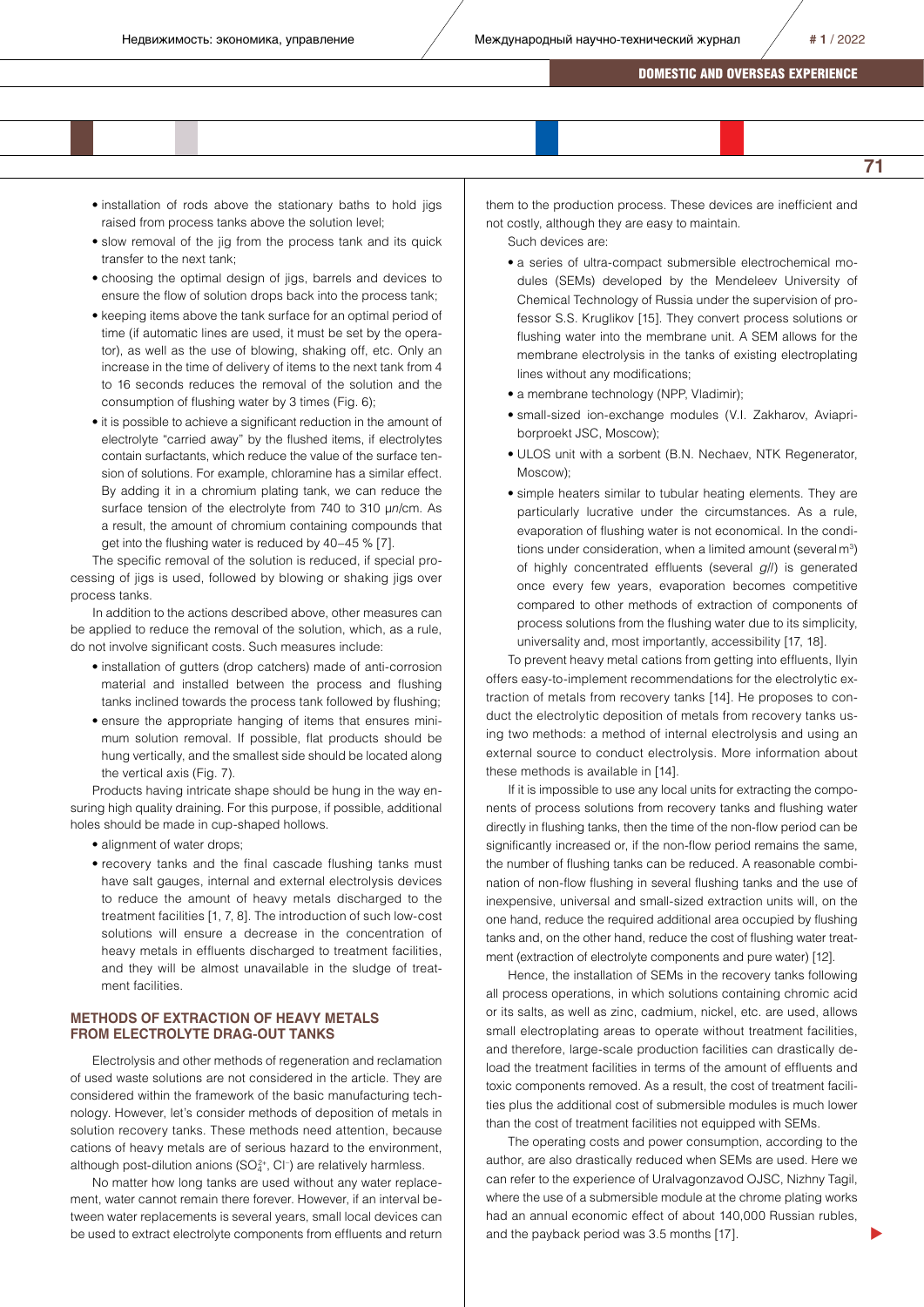$\blacktriangleright$ 

### **WAYS TO REDUCE THE AMOUNT OF WASTE PROCESS SOLUTIONS AND EFFLUENTS DISCHARGED TO TREATMENT FACILITIES**

To reduce the amount of waste process solutions and effluents discharged to wastewater treatment facilities, it is necessary to:

1. Implement methods of used solutions regeneration. According to2 issued in 1992, "in accordance with the Decree of the Council of Ministers of the USSR, waste electrolytes must be regenerated and returned to production process"2 . If there is an electrolyte regeneration unit and it operates properly, electrolytes can be used for years and only be supplemented according to the loss of components applied to coated parts<sup>2</sup>. Moreover, the areas occupied by the electrolyte regeneration unit and the cost of this equipment are not comparable with the cost of electrolyte neutralization at treatment facilities.

2. Prevent the contamination of process solutions with ingredients that make them inefficient due to non-compliance with the process specification, which, as a result, leads to their discharge to treatment facilities<sup>1</sup> [1, 4, 5, 7, 10].

The main causes of electrolyte contamination are as follows:

- items falling down from jigs, which, when dissolved, contaminate electrolytes with salts of copper, iron, zinc, lead, tin, etc.;
- lack of proper control, which leads to the fact that brass hooks to which the anodes of the items are attached are rinsed with electrolytes when their level in the tanks rises, since in this

case the anodes dissolve, and copper and zinc mix with the electrolyte;

- poor degreasing of items, which leads to the contamination of electrolytes with organic substances;
- lubricating oils from monorails, telpher devices and other units of mechanized and automated production lines contaminate electrolytes.

The concept of waste process solutions is applicable only to chemical processes such as chemical nickel plating or copper plating, pickling, chromating, oxidation, etc. [7].

It is necessary to punish process engineers for each discharge. Moreover, it is preferable to extract heavy metals from disabled electrolytes using traditional technologies (for example, electrolysis) at the main production facility.

### **WASTE PROCESS SOLUTIONS AND THEIR USE**

If we compare the composition of solutions used by the main production facility and the types of commercial reagents used for wastewater treatment, it turns out that in many cases chemicals with similar properties are used. By virtue thereof, an attempt was made to find if they can be used instead of commercial reagents by classifying these solutions by type (Table).

The classification of waste solutions not only by the pH value, but also by their properties is based on the following considerations.

Properties **Properties Place of generation** Place of generation Scope of application Reducing 1) etching (steel parts) 2) activation (pickling) 3) etching in FeC $I_3$ 4) etching in CuCl<sub>2</sub> 5) undercut etching  $(NH_4)_2S_2O_3$ 6) brightening in HCl 7) chemical oxidation PCP<sup>\*</sup> PCP, PCBP PCP, PCBP PCBP PCBP PCBP PCP Recovery of Cr(VI) and acidification of effluents containing chromium **Oxidative** Solutions containing HNO<sub>3</sub> 1) brightening 2) etching 3) passivation 4) chrome plating PCP | Acidification of acid-alkaline effluents To create an acidic environment 1) acid cadmium 2) nickel plating 3) brass plating 4) tin-bismuth 5) anodizing 6) copper plating 7) ematal plating PCP Acidification of effluents containing chromium and acid-alkaline effluents To create an alkaline environment 1) cathodic degreasing 2) anodic degreasing 3) electrochemical degreasing 4) chemical degreasing 5) zink plating 6) alkali cadmium plating 7) anti-corrosion treatment PCP Alkalinization of acid-alkaline effluents

*Classification of waste process solutions by properties that can be used in water treatment*

\*PCBP — printed circuit boards production; \*PCP — protective coatings production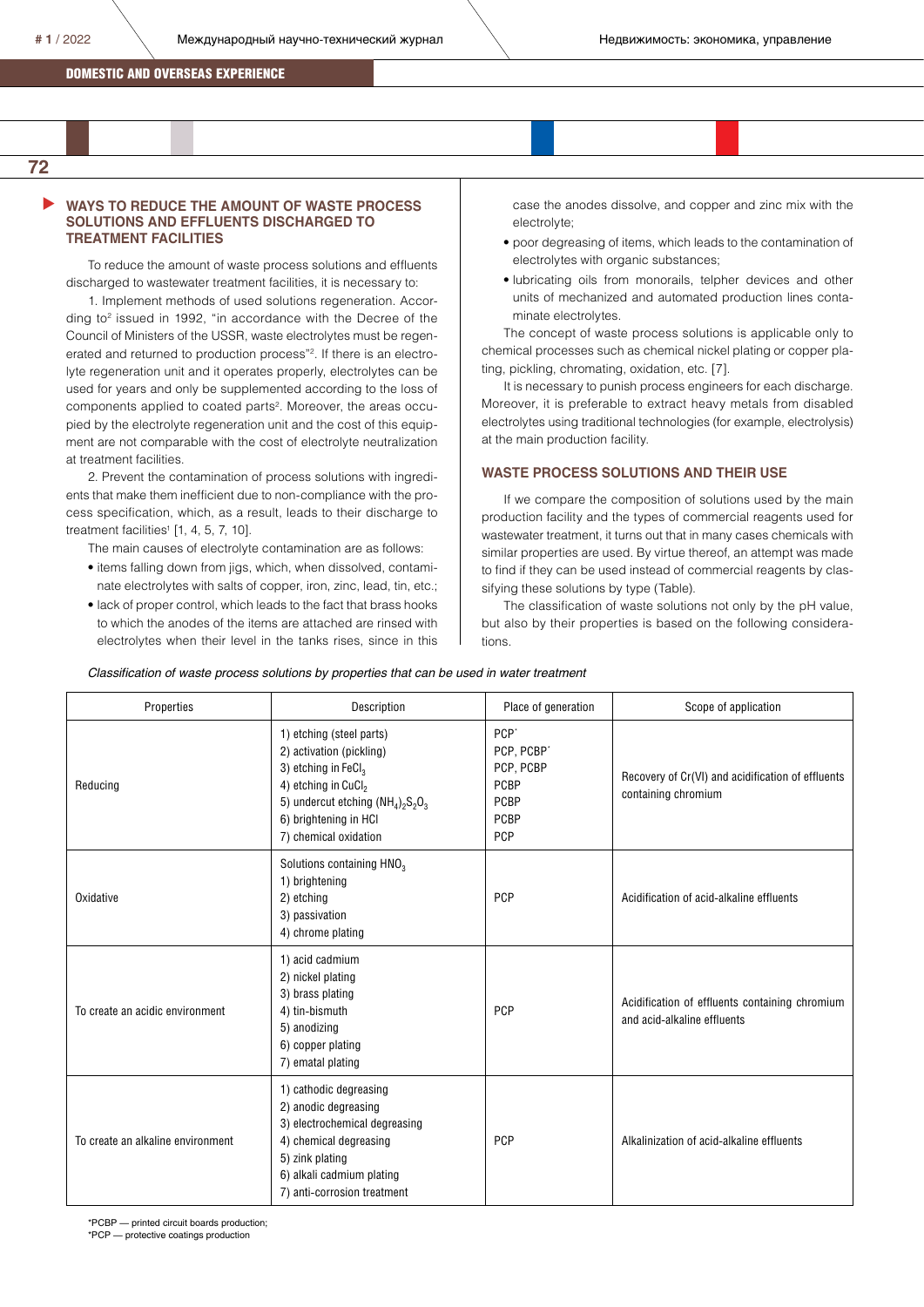**73**

# DOMESTIC AND OVERSEAS EXPERIENCE

Some acidic solutions contain oxidizing agents (nitric acid, etc.) and reducing agents (iron (II), tin (II), copper (I), etc.). It is not practical to combine them in a single tank. Such a combination leads to the oxidation of reducing agents with nitric acid.

In this case, the efficiency of using the acidic mixture as a reducing agent decreases. Moreover, excessive amounts of nitric acid, as mentioned earlier, create a number of undesirable phenomena. So, for example, they oxidize commercial reagents (iron sulfate, etc.), thereby increasing their required dose. In the process of interaction between reducing agents and nitric acid, volatile compounds dangerous for maintenance personnel are released.

Given the above, it seems reasonable to divide effluents into flushing and concentrated ones when the latter are used instead of or together with commercial reagents, as well as to divide certain types of acidic solutions into subtypes taking into account their properties. Such a division of waste acidic solutions into solutions that do not contain reducing agents and those containing them will lead to a drastic increase in the efficiency of their use.

The concentration of reducing agents in the acid waste solution isolated from the total mixture of acids will sharply increase. This will be a consequence of the lack of dilution with other acids and oxidizing agents. Toxic gaseous emissions are not available. In some cases, there will be no need for commercial reagents to reduce hexavalent chromium. And finally, the main technological problem will be solved, that is, the oxidation of ferrous iron in the process of hexavalent chromium reduction. There will be no need for alkalization of the total runoff to  $pH = 9.5$  due to the presence of iron hydroxide (II). Dissolution of chromium hydroxide caused by high pH will be eliminated. The coagulation of suspensions and their sedimentation in settling tanks, previously hampered by the presence of iron (II), will improve.

The consumption of alkaline reagent will greatly decrease. And finally, the discharge problem of excessive pH effluent will be solved [18].

### **RATIONAL FORMATION OF EFFLUENT FLOWS AT THE POINTS OF THEIR GENERATION TOWARDS EFFECTIVE TREATMENT**

The rational formation of effluent flows at the points of their formation allows for the effective effluent treatment using traditional methods and "related" technologies developed by the authors [1–3].

"Related" neutralization technologies (fluorine — lead — HM complex compounds, paints and varnishes, etc.) are those that are implemented within the framework of traditional process lines for the neutralization of chromium-containing effluents and all types of effluents featuring the same process parameters and reagents. The introduction of "related" technologies allows to greatly reduce the secondary pollution of effleunts and, accordingly, reduce the amount of sludge formed. The introduction of "related" technologies for the neutralization of effluents from PCP and PCBP is possible only with the rational formation of flows, namely:

- acid-alkali rinsing effleunts;
- rinsing effluents containing HM complex compounds;
- rinsing chromium-containing effluents;
- fluorine-containing rinsing effluents;
- paint-containing effluents:
- solutions containing Cr<sup>6+</sup>;
- solutions containing a commercial reducing agent;
- an acidic solution containing a reducing agent;
- acidic solutions without oxidizing agents;
- acidic solutions with oxidizing agents;
- alkaline WPS + CaO solution.

The expediency of such flows is described in detail in the author's monograph [1, 3]. It was used in the development of a low effluent resource-saving technology for neutralization at the BEMP treatment facilities and dozens of other enterprises in the CIS countries and abroad [1, 11, 18].

#### **CONCLUSIONS**

The introduction of efficient low-cost technologies in the operation of an enterprise allows to greatly reduce the amount of "fresh" water consumed in the process and, accordingly, reduce the discharge of effluents to be treated.

Strict compliance with process specifications during core operations ensures a multifold reduction in the amount of toxic substances in effluents discharged for treatment.

The use of methods of internal and external electrolysis, as well as the use of submersible electrochemical modules (SEMs), etc., makes it possible to extract HMs from the recovery tanks. This will allow to return up to 40 % of expensive non-ferrous metals (Zn, Ni, Cu, etc.) to the production process. These metals are in very short supply, and they are discharged in the form of WPS and flushing effluents, polluting the HM sludge.

The use of non-disposable WPS allows reducing the need for purchased reagents for effluent treatment processes and, accordingly, reduce their secondary pollution.

The rational formation of effluent flows at the places of formation creates the prerequisites for the development of a low-effluent, lowwaste resource-saving technology for reagent wastewater treatment of effluents at instrument and mechanical engineering enterprises [1–3].

Methods for improving the effluent-producing PCP and PCBP are reflected in detail in the monographs and the reference manual of the authors [1–3].

The materials presented in the article will be used to further improve the effective resource-saving technology for treating effluents from PCP and PCBP.

#### *REFERENCES*

*1. Uretsky E.A. Resource-saving technologies in the water management of industrial enterprises : monograph. Brest, BSTU publishing house, 2007; 396. (rus.).*

*2. Gogina E.S., Gurinovich A.D., Uretsky E.A. Resource-saving technologies for industrial water supply and water disposal : a reference guide. Moscow, Publishing House of the Association of Construction Universities of the Russian Federation, 2012; 312. (rus.).*

*3. Uretsky E. Resource-saving technologies in the water management of industrial enterprises : monograph. LAP LAMBERT Academic Publ., Germany, 2014; 360. (rus.).*

*4. Zubchenko V.L., Rogov V.M. et al. Flexible automated galvanizing lines : handbook. V.L. Zubchenko (ed.). Moscow, Mashinostroenie Publ., 1989; 672. (rus.).*

*5. Vinogradov S.S. Environmentally friendly galvanic production. V.N. Kudryavtsev (ed.). Moscow, Globus Production and Publishing Enterprise. 1998; 302. (rus.).*

*6. Handbook of modern methods and technologies for natural and waste water treatment and equipment. Copenhagen, DANSEE, 2001; 253. (rus.).*

*7. Treatment of industrial effluents: advanced training program in the field of water management and environmental protection. Translated from German. Saint Petrsburg, New Journal Publ., 2012; 384. (rus.).*

 $\blacktriangleright$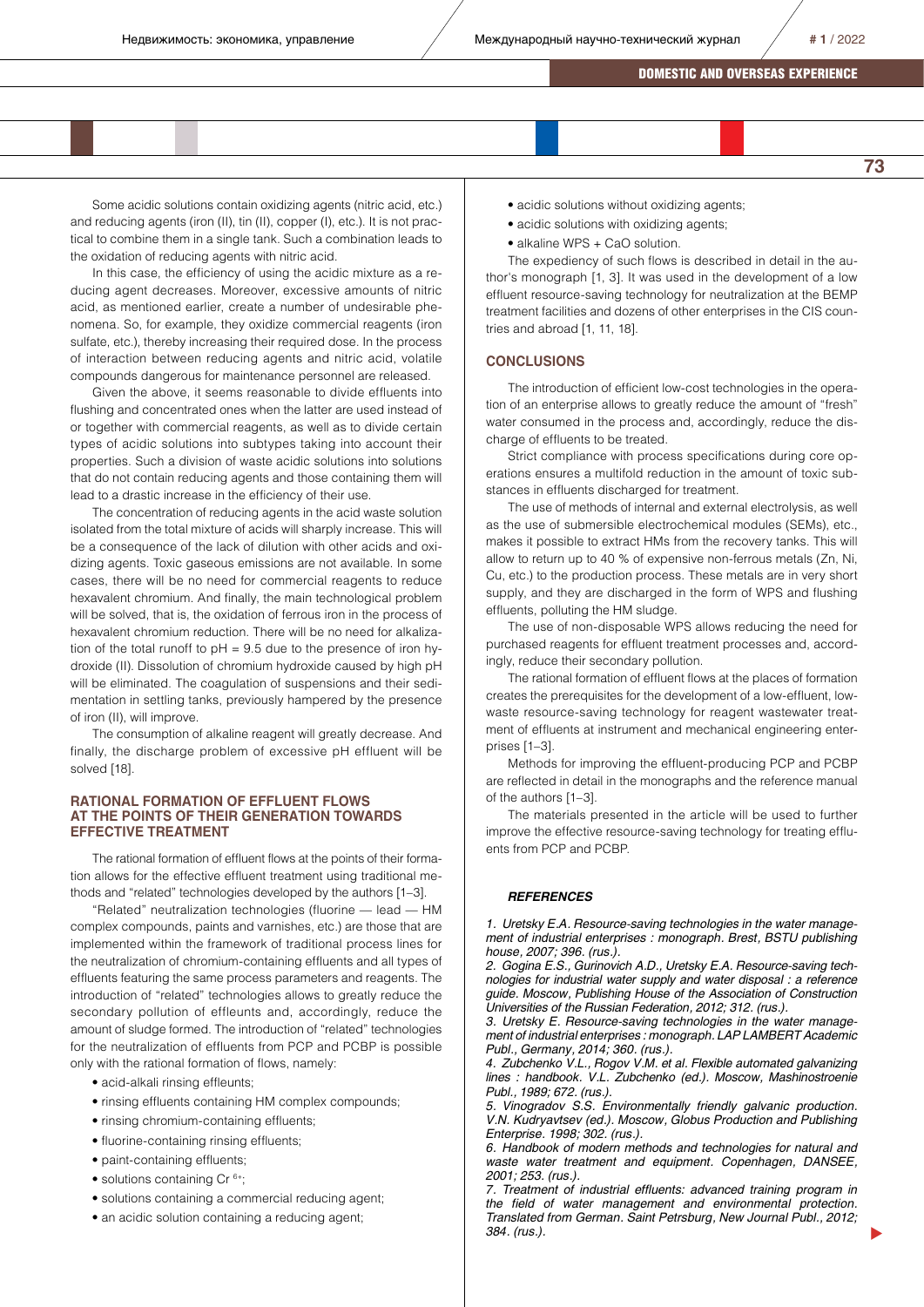$#1/2022$  Международный научно-технический журнал **Heдвижимость: экономика, управление** 

### DOMESTIC AND OVERSEAS EXPERIENCE

 $\blacktriangleright$ 

*8. Degremont. Technical reference handbook for water treatment : in 2 volumes: translated from French. Saint Petrsburg, New Journal Publ., 2007. (rus.).*

*9. Perelygin Yu.P., Zueva T.V., Zorkina O.V. Purification of plating shop waste water from ammonium nitrogen. Galvanotekhnika i obrabotka poverkhnosti/Electroplating & Surface Treatment. 2006; 14(2):19-21. URL: https://www.elibrary.ru/item.asp?id=12514818 (rus.).*

*10. Vinogradov S.S. Organization of effleunt-free electroplating operations. Part 1. Coatings and Surface Treatment. Quality, Efficiency, Competitiveness : Report presented at the 3rd international conference. Moscow, 2006. (rus.).*

*11. Vinogradov S.S. Organization of effluent-free electroplating cycles. Electroplating and surface treatment. 2005; 13(4):37-54. (rus.). 12. Alekseev A.N. Increasing the efficiency of technological operations and functioning of equipment for galvanic chemical processing in automated electroplating industry. Moscow, Publishing house of journal "New Industrial Technologies" of the Ministry of Atomic Energy of the Russian Federation, 1997; 189. (rus.).*

*13. Materials nominated for the Prize of the USSR Council of Ministers in the field of science and technology by the Main Water Protection Ministry of the USSR Ministry of Water Resources and the Main Exhibition Committee of the Exhibition of Achievements of* 

# **Опыт создания малосточных и малоотходных технологий промышленных производств**

Приведен опыт создания малосточных и малоотходных технологий производств защитных покрытий и печатных плат на примере Брестского электромеханического завода (БЭМЗ). Показаны посильные службе эксплуатации предприятий малозатратные методы многократного снижения потребления «свежей» воды на технологические нужды и, соответственно, объемов сбрасываемых сточных вод на очистные сооружения, а также пути уменьшения не менее чем на порядок выноса раствора из основных технологических ванн гальванического и покрасочного производств. Описаны способы извлечения тяжелых металлов из ванн улавливания электролитов и ванн промывки изделий с помощью внутреннего и внешнего электролиза, а также погружных электрохимических модулей (ПЭМ) до их следов. Приведены пути снижения объемов сбрасываемых отработанных технологических растворов (ОТР) и сточных вод на очистные сооружения. Описаны результаты исследования составов отработанных технологических растворов, и на основании их составлена классификация ОТР по их технологическим свойствам. Такая классификация позволяет использовать ОТР вместо или совместно с покупными реагентами. Как показал опыт эксплуатации очистных сооружений сточных вод производств защитных покрытий и печатных плат БЭМЗ, использование ОТР вместо покупных реагентов уменьшило их потребность не менее, чем на порядок. Рациональное формирование потоков сточных вод у мест их образования позволяет вести эффективную очистку сточных вод не только традиционными методами, но и разработанными авторами «попутными» технологиями. Внедрение «попутных» технологий позволяет многократно снизить вторичное загрязнение сточных вод и, соответственно, уменьшить объем образующегося осадка.

*Ключевые слова: технологические ванны, промывные операции, электролиты, электролиз, тяжелые металлы, рН, реагенты, отработанные технологические растворы*

#### *СПИСОК ИСТОЧНИКОВ*

*1. Урецкий Е.А. Ресурсосберегающие технологии в водном хозяйстве промышленных предприятий : монография. Брест : Изд-во БГТУ, 2007. 396 с.*

*2. Гогина Е.С., Гуринович А.Д., Урецкий Е.А. Ресурсосберегающие технологии промышленного водоснабжения и водоотведения : справочное пособие. М. : Изд-во АСВ, 2012. 312 с.*

*the National Economy of the USSR "Development and implementation of a new effluent- and waste-free technology for a water management system for the production of protective coatings in instrumentation and mechanical engineering" : in 2 vol. Moscow, 1983. (rus.).*

*14. Ilyin V.A. Ways to create a waste-free technology for plated coatings. Leningrad, LDNTP Publ., 1986; 24. (rus.).*

*15. Kruglikov S.S. Series of ultra-compact submersible electrochemical modules SEM, Mendeleev University of Chemical Technology of Russia. (rus.).*

*16. Development and implementation of a new effluent- and waste-free technology for a water management system for the production of protective coatings in instrumentation and mechanical engineering exhibited several times at Exhibition of Achievements of the National Economy of the USSR and awarded with sets of medals (gold, silver). (rus.).*

*17. Vinogradov S.S. Organization of effluent-free electroplating cycles. Electroplating and surface treatment. 2005; 13(4):37-54. (rus.). 18. Uretsky E.A., Subbotkin L.D., Moroz V.V. Experience in reusing effluents at the enterprise of instrumentation and mechanical engineering. Collection of research papers. Construction and technogenic safety. Simferopol, National Academy of Environmental Protection and Resort Development, 2018; 11(63):98-103. (rus.).*

*3. Урецкий Е.А. Ресурсосберегающие технологии в водном хозяйстве промышленных предприятий : монография. Germany : Изд-во LAP LAMBERT Academic Publishing, 2014. 360 с.*

*4. Зубченко В.Л., Рогов В.М. и др. Гибкие автоматизированные гальванические линии : справочник / под общ. ред. В.Л. Зубченко. М. : Машиностроение, 1989. 672 с.*

*5. Виноградов С.С. Экологически безопасное гальваническое производство / под ред. проф. В.Н. Кудрявцева. М. : Глобус, 1998. 302 с.*

*6. Справочник по современным методам и технологиям очистки природных и сточных вод и оборудованию. Копенгаген : ДАНСЕЕ, 2001. 253 с.*

*7. Очистка промышленных сточных вод: программа повышения квалификации в области водного хозяйства и охраны окружающей среды / пер. с нем. СПб. : Новый журнал, 2012. 384 с.*

*8. Degremont. Технический справочник по обработке воды : в 2 т. : пер. с фр. СПб. : Новый журнал, 2007.*

*9. Перелыгин Ю.П., Зуева Т.В., Зорькина О.В. Очистка сточных вод гальванических цехов от аммонийного азота // Гальванотехника и обработка поверхности. 2006, Т. 14. № 2. С. 19– 21. URL: https://www.elibrary.ru/item.asp?id=12514818*

*10. Виноградов С.С. Организация бессточных операций нанесения гальванических покрытий. Ч. 1 // Покрытия и обработка поверхности. Качество, эффективность, конкурентоспособность : доклад на 3-й международной конференции. М., 2006. 11. Виноградов С.С. Организация бессточных циклов нанесения покрытий. // Гальванотехника и обработка поверхности. 2005. Т. 13. № 4. С. 37–54.* 

*12. Алексеев А.Н. Повышение эффективности технологических операций и функционирования оборудования гальванохимической обработки в условиях автоматизированного гальванического производства. М. : Изд-во журнала «Новые промышленные технологии» Минатома РФ, 1997. 189 с.*

*13. Материалы, выдвинутые на Премию Совмина СССР в области науки и техники Главводоохраной Минводхоза СССР и Главвыставкомом ВДНХ СССР. «Разработка и внедрение новой бессточной и безотходной технологии системы водного хозяйства производств защитных покрытий приборо- и машиностроения» : в 2 т. М., 1983.*

*14. Ильин В.А. Пути создания безотходной технологии гальванических покрытий. Л. : ЛДНТП, 1986. 24 с.*

*15. Кругликов С.С. Основные направления использования погружных электрохимических модулей (ПЭМ) // Гальванотехника и обработка поверхности. 2007. Т. 15. № 3. С. 62–65.* 

*16. Разработка и внедрение новой бессточной и безотходной технологической системы водного хозяйства защитных покрытий. М., 1985. Т. 1.*